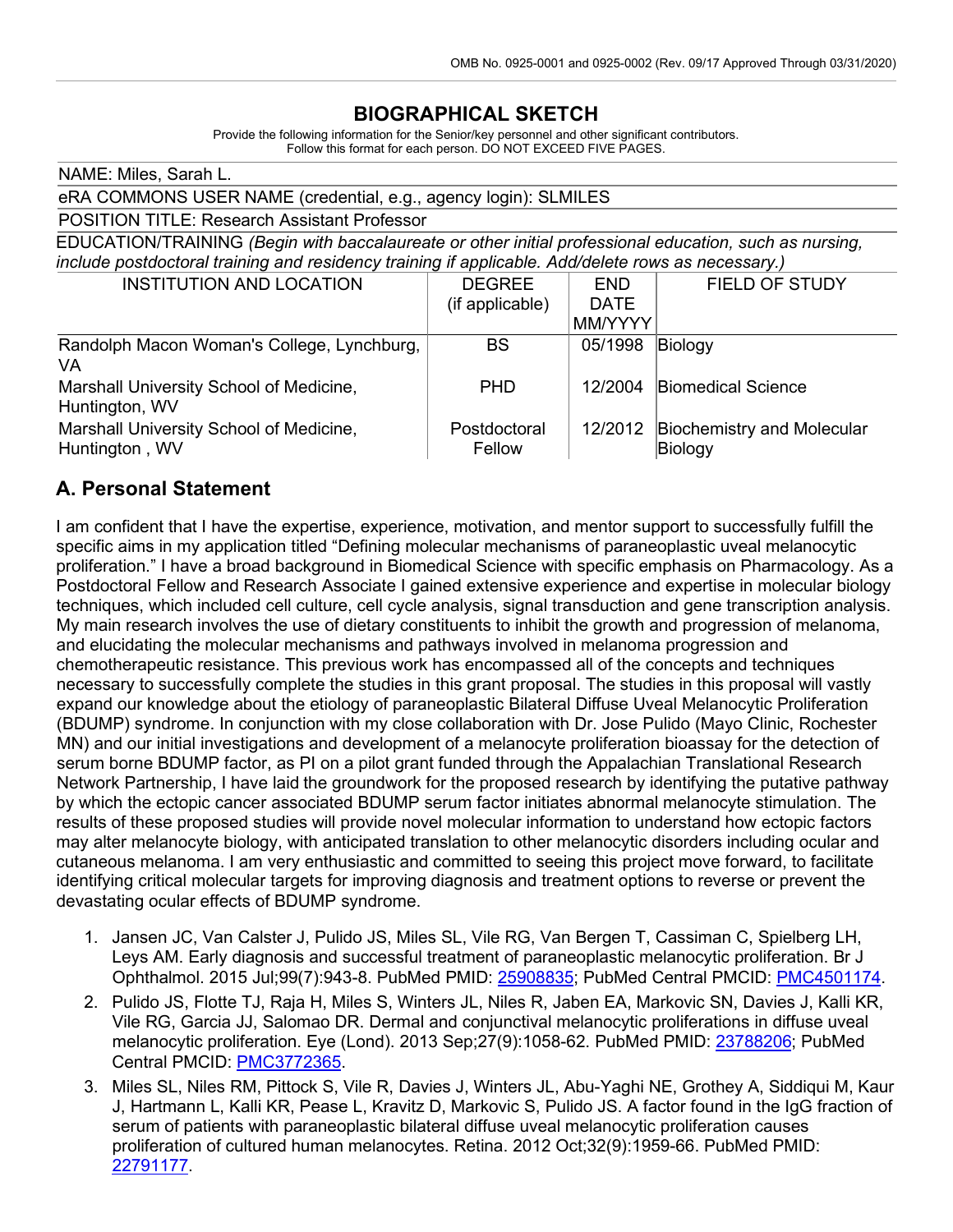#### **B. Positions and Honors**

## **Positions and Employment**

| 2012 - 2013 | Research Associate, Joan C. Edwards School of Medicine, Marshall University, Huntington,<br>WV.            |
|-------------|------------------------------------------------------------------------------------------------------------|
| $2013 -$    | Research Assistant Professor, Joan C. Edwards School of Medicine, Marshall University,<br>Huntington, WV   |
| 2016-       | Independent Consultant – Quality System and Laboratory Management, Serucell Corporation,<br>Huntington, WV |

#### **Other Experience and Professional Memberships**

August 2012 Training: Foundation for Advanced Education in the Sciences (FAES) advanced graduate training: BioTrac 29; Laser Capture Microdissection, Methods for Microgenomic Analysis.

May 2014 Training: Foundation for Advanced Education in the Sciences (FAES) advanced graduate training: BioTrac 23; Flow Cytometry: Principles and Methods.

## **Honors**

## **C. Contribution to Science**

- 1. My research and interest in the field of melanoma has lead to a unique research opportunity, which aims to determine the molecular identity and mechanism behind the development of the paraneoplastic syndrome called bilateral diffuse uveal melanocytic proliferation (BDUMP). BDUMP causes the benign proliferation of melanocytes in the uveal tract of the eye along with exudative retinal detachment and rapid cataract formation, resulting in blindness. My earliest published work involved the development of an in vitro melanocyte bioassay for detecting the presence of BDUMP factor in patient serum. My findings were the first reported in vitro investigations and clearly demonstrated the presences of a circulating melanocyteselective stimulating factor responsible for BDUMP syndrome. In addition, published collaborative studies have also identified that this syndrome is not limited to ocular melanocytes, but can affect dermal melanocytes as well, which has likely been historically overlooked. The use of this novel bioassay and the continued procurement of deidentified BDUMP patient serum from both national and worldwide sources (through collaboration with Dr. Jose Pulido, and ocular oncologist, Mayo Clinic in Rochester, MN) greatly enhances my ability to pursue discovering the mechanism of this disease. I was recently awarded a pilot grant funded through the Appalachian Translational Research Network Partnership and have made significant preliminary progress in identifying the putative mechanism of the BDUMP factor. By providing evidence that BDUMP syndrome is initiated by a circulating serum factor, my studies have contributed to improving therapy interventions. The implementation of plasmapheresis has proven to have beneficial effects in stabilizing the progression of ocular melanocytic lesions and reversing exudative retinal detachment to improve visual acuity, if the condition is caught early. Unfortunately, combined with typical late-stage diagnosis, plasmapheresis does not provide a long-term solution because of limited patient tolerability as repeated plasmapheresis can have a negative impact on other factors such as the immune system. Thus there is still a considerable need for effective diagnostic and treatment strategies that can only be attained if we can firmly identify the molecular targets of this syndrome. These studies will likely have broader implications in melanocyte biology, which can be translated to several other melanocytic pathologies.
	- a. Miles SL, Niles RM, Pittock S, Vile R, Davies J, Winters JL, Abu-Yaghi NE, Grothey A, Siddiqui M, Kaur J, Hartmann L, Kalli KR, Pease L, Kravitz D, Markovic S, Pulido JS. A factor found in the IgG fraction of serum of patients with paraneoplastic bilateral diffuse uveal melanocytic proliferation causes proliferation of cultured human melanocytes. Retina. 2012 Oct;32(9):1959-66. PubMed PMID: [22791177.](http://www.ncbi.nlm.nih.gov/pubmed/22791177/)
	- b. Pulido JS, Flotte TJ, Raja H, Miles S, Winters JL, Niles R, Jaben EA, Markovic SN, Davies J, Kalli KR, Vile RG, Garcia JJ, Salomao DR. Dermal and conjunctival melanocytic proliferations in diffuse uveal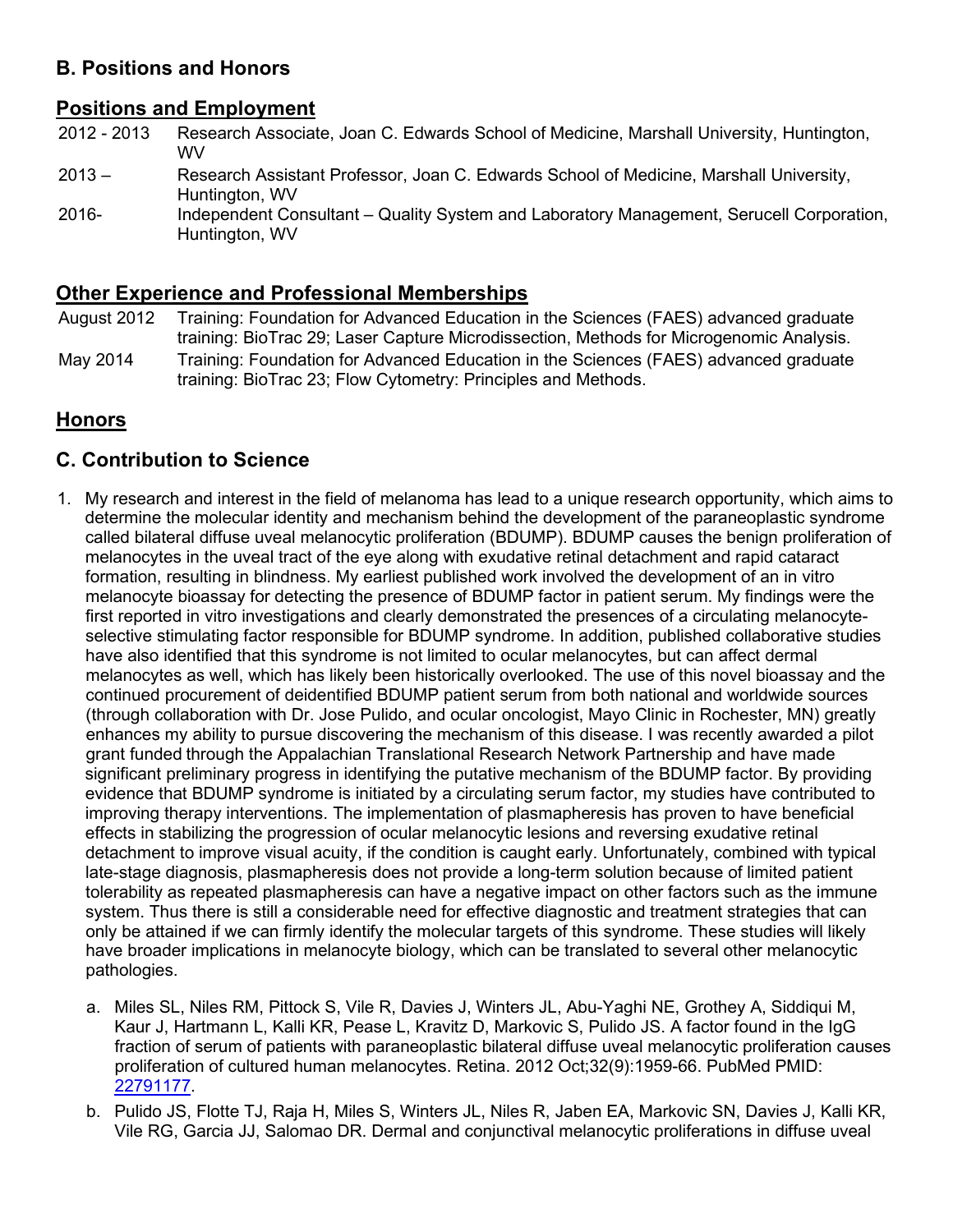melanocytic proliferation. Eye (Lond). 2013 Sep;27(9):1058-62. PubMed PMID: [23788206;](http://www.ncbi.nlm.nih.gov/pubmed/23788206/) PubMed Central PMCID: [PMC3772365.](http://www.ncbi.nlm.nih.gov/pmc/articles/PMC3772365/)

- c. Jansen JC, Van Calster J, Pulido JS, Miles SL, Vile RG, Van Bergen T, Cassiman C, Spielberg LH, Leys AM. Early diagnosis and successful treatment of paraneoplastic melanocytic proliferation. Br J Ophthalmol. 2015 Jul;99(7):943-8. PubMed PMID: [25908835;](http://www.ncbi.nlm.nih.gov/pubmed/25908835/) PubMed Central PMCID: [PMC4501174.](http://www.ncbi.nlm.nih.gov/pmc/articles/PMC4501174/)
- 2. In addition to the contributions described above, my other research involves the use of vitamin C (ascorbate) to inhibit the progression of melanoma and potentially augment chemotherapeutic response. The transcription factor Hypoxia Inducible Factor 1-alpha (HIF-1α) has been implicated as a key player in the development and progression of melanoma. Various tumor tissues have been found to be ascorbate depleted when compared to normal surrounding tissue, and in conjunction, often expressed elevated levels of HIF-1α. Providing evidence that vitamin C can be used effectively to regulate aberrant expression and activity of HIF-1α in melanoma cells, this provides further support for investigating its use as an adjuvant therapy to treat not only melanoma but any malignancy where abnormal of HIF-1α may be a sustaining factor. My lab has documented the ability of physiological concentrations of ascorbic acid to reduce the protein expression and activity of HIF-1α and subsequently inhibit the invasiveness of metastatic melanoma cells. By documenting evidence for the efficacy of vitamin C to impede an aggressive malignant phenotype, this work can potentially change the traditional course of therapy for individuals with melanoma. The inclusion of vitamin C as an adjuvant therapy to diminish tumor aggressiveness and augment the therapeutic benefit of chemotherapy merits further investigation. I have served as the primary investigator in the development of these studies and the course of this work is shown in several poster presentations and 3 manuscripts.
	- a. Fischer AP, Miles SL. Silencing HIF-1α induces TET2 expression and augments ascorbic acid induced 5-hydroxymethylation of DNA in human metastatic melanoma cells. Biochem Biophys Res Commun. 2017 Aug 19;490(2):176-181. PubMed PMID: [28601635.](http://www.ncbi.nlm.nih.gov/pubmed/28601635/)
	- b. Fischer AP, Miles SL. Ascorbic acid, but not dehydroascorbic acid increases intracellular vitamin C content to decrease Hypoxia Inducible Factor -1 alpha activity and reduce malignant potential in human melanoma. Biomed Pharmacother. 2017 Feb;86:502-513. PubMed PMID: [28012930.](http://www.ncbi.nlm.nih.gov/pubmed/28012930/)
	- c. Miles SL, Fischer AP, Joshi SJ, Niles RM. Ascorbic acid and ascorbate-2-phosphate decrease HIF activity and malignant properties of human melanoma cells. BMC Cancer. 2015 Nov 7;15:867. PubMed PMID: [26547841;](http://www.ncbi.nlm.nih.gov/pubmed/26547841/) PubMed Central PMCID: [PMC4636772.](http://www.ncbi.nlm.nih.gov/pmc/articles/PMC4636772/)
- 3. Other significant research that I was directly involved was the development of the West Virginia Cancer Genomics Network (WVCGN). The purpose of this network is to acquire gene expression profiles and other genomic data from consenting patients being treated for either non-solid malignancies (lymphoma, leukemia etc.) or solid tumors such as lung and colon, and is a collaborative effort involving the Joan C. Edwards School of Medicine at Marshall University, West Virginia University and Charleston Area Medical Center. This network provides a rich resource genetic and genomic data on cancers occurring in the Appalachian population. The long-range goal of the WVCGN is to be able to use genomic data for specific tumor types to assist in prognosis and susceptibility to chemotherapeutic interventions. My role as a coinvestigator in the WVCGN is the procurement and Laser Capture Microdissection of solid tumors and isolation of genomic DNA and mRNA for downstream genomic analysis. I have attained advanced training at the Foundation for Advanced Education in the Sciences (FAES) graduate school (NIH) through completion of the Bio-Trac course: Laser Capture Microdissection, Methods for Microgenomic Analysis (BioTech 29). My role in the WVCGN is an integral part of its success as I am currently the only individual trained to conduct the LCM studies. The network is a valuable resource for the state of West Virginia with the potential for vast impact on state economics by attracting pharmaceutical interest to fund clinical trials driven by investigator access to genomic data, and potential commercialization of discoveries made by investigators mining the WVCGN database. The patient benefit is also significant. As we move toward personalized medicine, the WVCGN will have a number of direct impacts on patient diagnosis, treatment and care, particularly in our WV population.